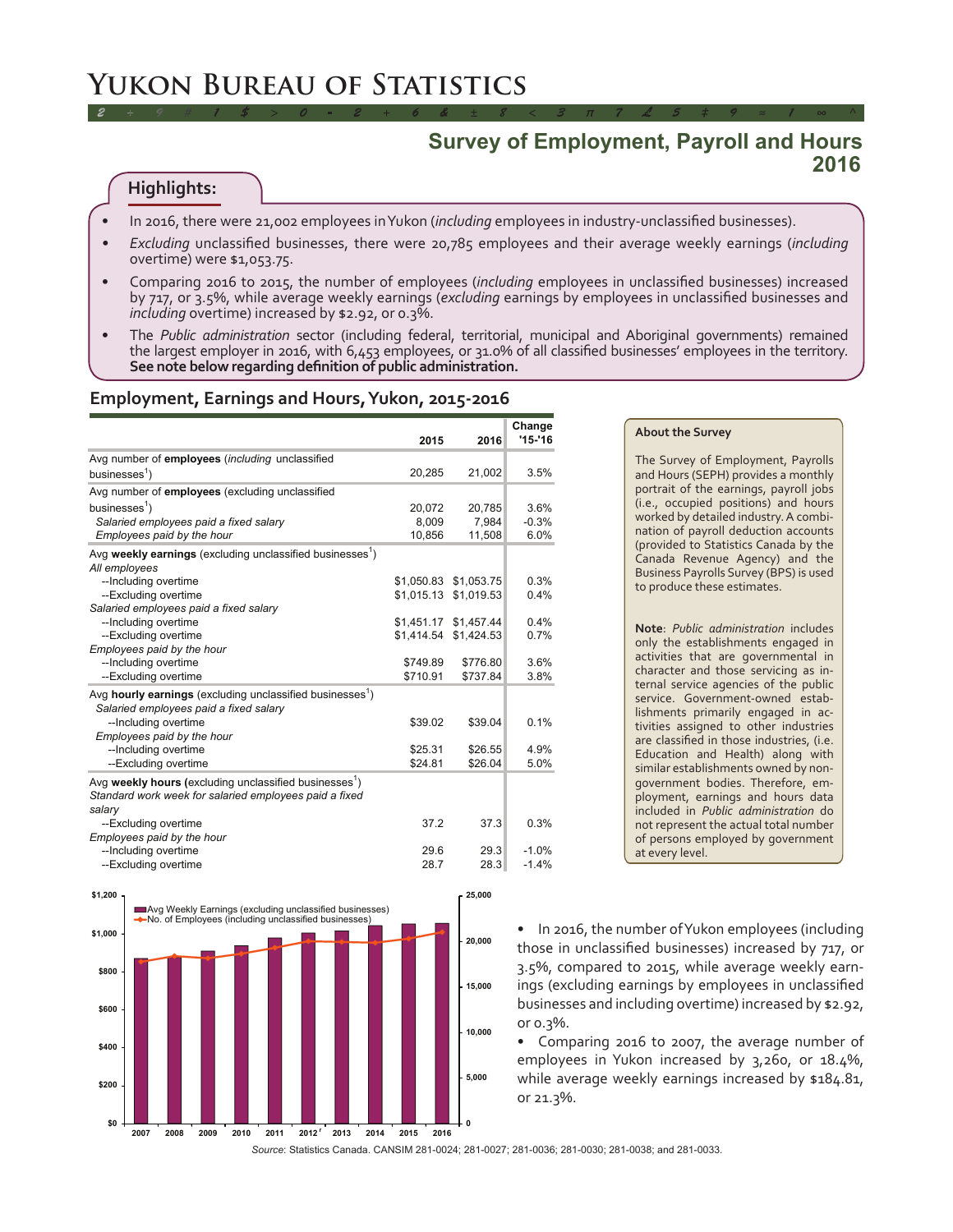## **Employment by Month, Yukon, 2012 to 2016**



Employment in Yukon varies with the season. It increases through the summer months and decreases in the winter. This is most apparent in the *Services-producing industries*, in which the largest proportion of Yukoners are employed. The number of employees typically remains high in the months of June, July, August and September and low in January.

*Source*: Statistics Canada. CANSIM 281-0023.

## **Goods-Producing vs. Services-Producing Industries Employment, Yukon, 2007 to 2016**

Over the last decade (2007-2016), the relative ratio of employment in *Goods-producing industries* to that in *Servicesproducing industries* varied from 11.8**:**88.2 in 2007 to 8.7**:**91.3 in 2015. As mining activity increased in Yukon from 2009 through 2012, the *Goods-producing industries*' employment ratio increased, while the *Services-producing industries*' ratio decreased proportionately. The *Goods-producing industries*' employment ratio started decreasing in 2013 with declining mining activities until 2016 when the ratio bounced back to the 2014 level.

Comparing 2016 to 2015, the number of *Services-producing industries'* workers increased by 438, or 2.4%, while the number of *Goods-producing industries'* workers increased by 276, or 15.8%.



**Goods-producing industries** include the following industry sectors: *Forestry, logging and support*; *Mining, quarrying, and oil & gas extraction*; *Utilities*; *Construction*; and *Manufacturing*.

**Services-producing industries** include the following industry sectors: Trade *(Wholesale trade* and *Retail trade)*; *Transportation and warehousing*; *Information and cultural industries*; *Finance and insurance*; *Real estate and rental and leasing*; *Professional, scientific and technical services*; *Management of companies and enterprises*; *Administrative and support services, waste management and remediation services*; *Educational services*; *Health care and social assistance*; *Arts, entertainment and recreation*; *Accommodation and food services*; *Other services*<sup>2</sup>  *(except public administration)*; and *Public administration*.

### **Average Weekly Earnings, Canada and Yukon, 2007 to 2016**

sified businesses and including overtime) increased \$1,000 Comparing 2016 to 2015, average earnings of Yukon \$1,100 employees (excluding employees working for unclasby 0.3%, while the Consumer Price Index (CPI) for Whitehorse (figures not available for Yukon) increased by 1.0%. This resulted in a 'real' decrease of 0.7% in Yukon's earnings. Meanwhile, Canada's average earnings increased by 0.4% and the national CPI rose by 1.4%, resulting in a 'real' decrease of 1.0%.

Comparing 2016 to 2007, Yukon's earnings increased by \$184.81, or 21.3%, while the Whitehorse CPI increased 14.5%, resulting in a 'real' increase of 6.8%. During the same time period, Canada's earnings increased by \$168.89, or 21.4%, while the national CPI rose 15.2%, resulting in a 'real' increase of 6.2%



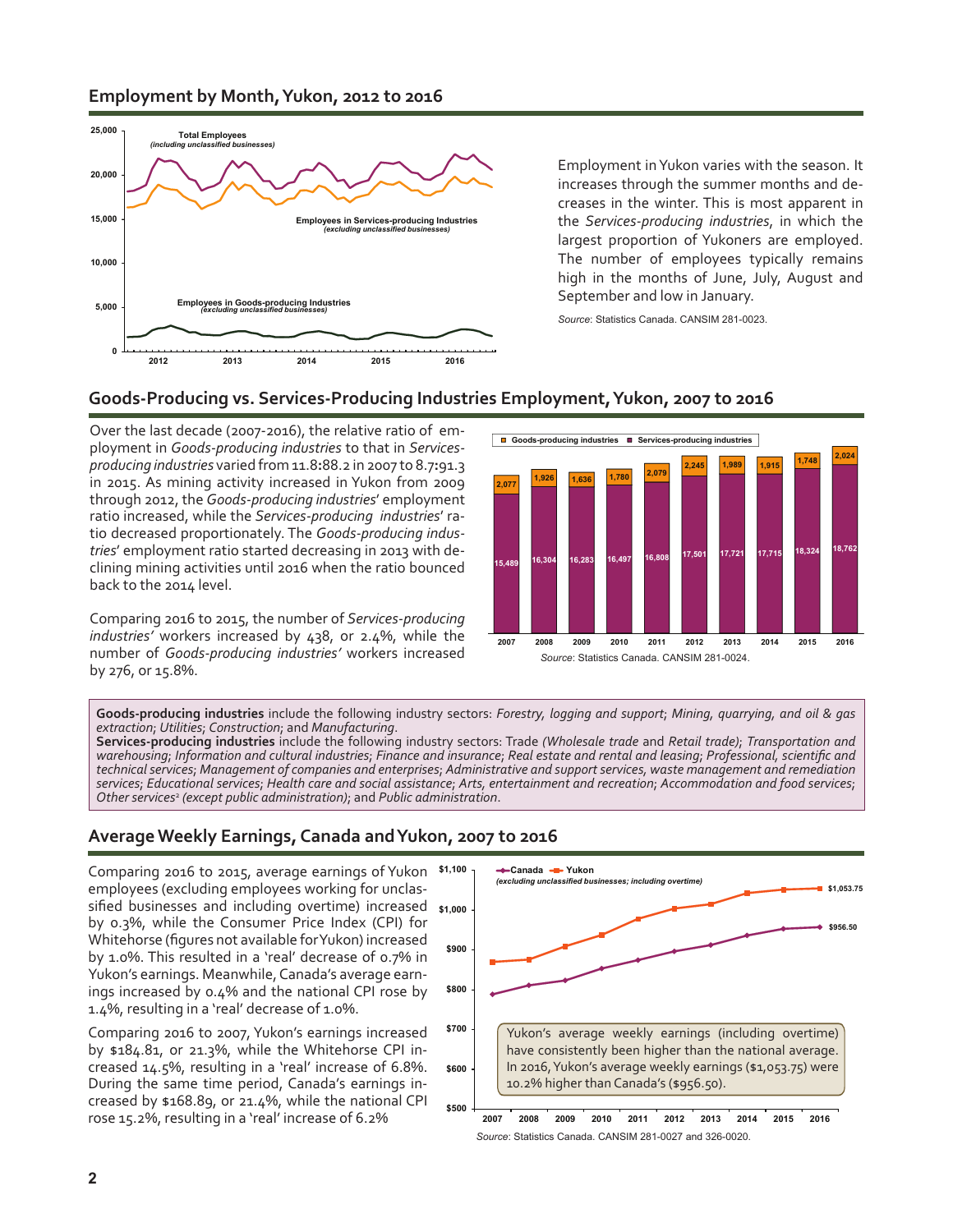## **Employment by Industry Sector, Yukon, 2015 and 2016**



The *Public administration* sector remained the territory's largest employer in 2016, representing 31.0% of the total employees in Yukon. The distribution of the total number of employees by industry sector did not change significantly from 2015 to 2016.

#### **Average Weekly Earnings (including overtime) by Selected Industry Sector and Subsector, Yukon, 2016**



*Source*: Statistics Canada. CANSIM 281-0027.

In 2016, from all available average weekly earnings data by industry detail, employees in the *Public administration* sector remained the territory's highest paid at \$1,342.78. The subsectors of *Federal government public administration* and *Territorial public administration* earned \$1,594.45 and \$1,551.42, respectively, per week.

The *Public administration* sector earnings (\$1,342.78) were \$289.03 higher per week (or 27.4% higher) than the 2016 industrial aggregate (excluding unclassified businesses) for Yukon of \$1,053.75.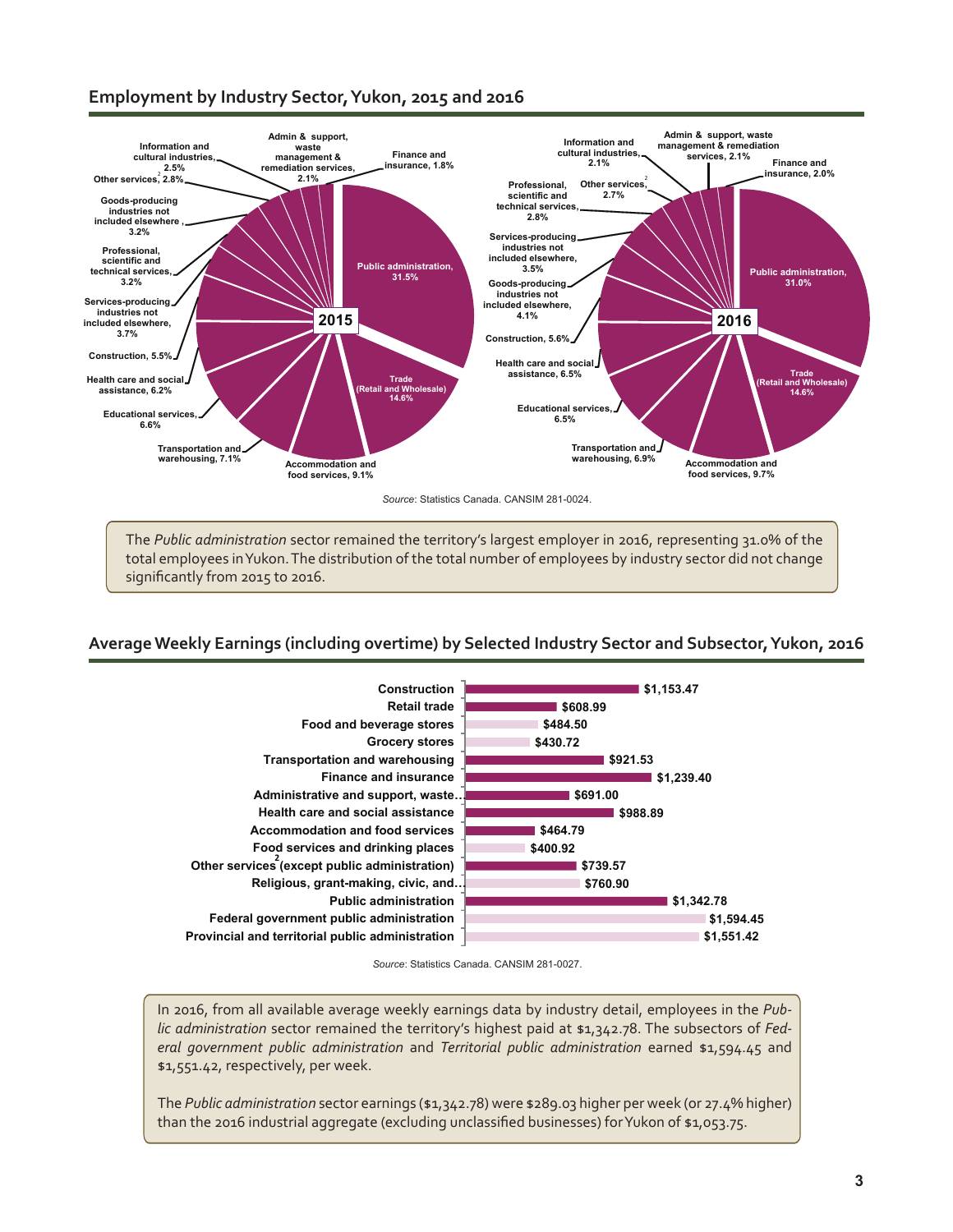## **Employment and Average Weekly Earnings (including overtime) by Industry, Yukon, 2015 to 2016**

|                                                                            | <b>Number of Employees</b> |                           |                           |           | <b>Avg Weekly Earnings</b> |                       |                      |                      |  |
|----------------------------------------------------------------------------|----------------------------|---------------------------|---------------------------|-----------|----------------------------|-----------------------|----------------------|----------------------|--|
|                                                                            | change '15 to '16          |                           |                           |           |                            | change '15 to '16     |                      |                      |  |
|                                                                            | 2015                       | 2016                      | no.                       | %         | 2015                       | 2016                  | no.                  | %                    |  |
| Industrial Aggregate <i>including</i> unclassified businesses <sup>1</sup> | 20,285                     | 21,002                    | 717                       | 3.5%      | $\ddotsc$                  | $\ddotsc$             |                      | $\ddotsc$            |  |
| Industrial aggregate excluding unclassified businesses <sup>1</sup>        | 20,072                     | 20,785                    | 713                       | 3.6%      |                            | \$1,050.83 \$1,053.75 | \$2.92               | 0.3%                 |  |
| Goods-producing industries                                                 | 1,748                      | 2,024                     | 276                       | 15.8%     |                            | \$1,225.48 \$1,273.26 | \$47.78              | 3.9%                 |  |
| Construction                                                               | 1,108                      | 1,169                     | 61                        | 5.5%      |                            | \$1,137.03 \$1,153.47 | \$16.44              | 1.4%                 |  |
| Construction of buildings                                                  | 352                        | 366                       | 14                        | 4.0%      | \$1,022.69                 | F                     | $\ddotsc$            | $\ddot{\phantom{a}}$ |  |
| Residential building construction                                          | 221                        | 214                       | $-7$                      | $-3.2%$   | F                          | F                     | $\ddot{\phantom{a}}$ |                      |  |
| Heavy and civil engineering construction                                   | X                          | 195                       | х                         | $\ddotsc$ | x                          | F                     | $\ddotsc$            |                      |  |
| Specialty trade contractors                                                | X                          | 608                       | x                         | $\ldots$  | x                          | F                     | $\cdots$             | $\cdots$             |  |
| Building equipment contractors                                             | 312                        | X                         | X                         | $\cdots$  | x                          | x                     | x                    | $\cdots$             |  |
| Manufacturing                                                              |                            |                           |                           | $\ddotsc$ |                            |                       | $\ddotsc$            | $\ddotsc$            |  |
| Durable goods                                                              | X                          | 109                       | X                         | $\cdots$  | x                          | F                     | $\cdots$             |                      |  |
| Services-producing industries                                              | 18,324                     | 18.762                    | 438                       | 2.4%      |                            | \$1,034.18 \$1,030.07 | $-$4.11$             | $-0.4%$              |  |
| Trade                                                                      | 2,934                      | 3,021                     | 87                        | 3.0%      | \$682.05                   | \$682.40              | \$0.35               | 0.1%                 |  |
| Wholesale trade                                                            | 297                        | 284                       | $-13$                     | $-4.4%$   | F                          | F                     | $\ddotsc$            |                      |  |
| Petroleum and petroleum product                                            | 95                         | 104                       | 9                         | 9.5%      | F                          | F                     | $\ddotsc$            |                      |  |
| Retail trade                                                               | 2.637                      | 2,737                     | 100                       | 3.8%      | \$604.06                   | \$608.99              | \$4.93               | 0.8%                 |  |
| Motor vehicle and parts dealers                                            | X                          | 317                       | $\boldsymbol{\mathsf{x}}$ | $\cdots$  | x                          | F                     | $\ddotsc$            |                      |  |
| Food and beverage stores                                                   | 1.064                      | 1,043                     | -21                       | $-2.0%$   | \$474.75                   | \$484.50              | \$9.75               | 2.1%                 |  |
| Grocery stores                                                             | x                          | 952                       | х                         | $\cdots$  | x                          | \$430.72              | х                    | $\ddotsc$            |  |
| Clothing and clothing accessories stores                                   | x                          | 88                        | X                         | $\ddotsc$ | X                          | F                     | $\ddotsc$            | $\ddotsc$            |  |
| Miscellaneous store retailers                                              | 151                        | $\boldsymbol{\mathsf{x}}$ | X                         | $\cdots$  |                            |                       | $\cdots$             |                      |  |
| Transportation and warehousing                                             | 1,426                      | 1.434                     | 8                         | 0.6%      | \$1,037.00                 | \$921.53              | $-$115.47$           | $-11.1%$             |  |
| Information and cultural industries                                        | 499                        | 443                       | $-56$                     | $-11.2%$  | F                          | F                     | $\ddotsc$            |                      |  |
| Finance and insurance                                                      | 366                        | 411                       | 45                        | 12.3%     |                            | \$1,195.85 \$1,239.40 | \$43.55              | 3.6%                 |  |
| Professional, scientific and technical services                            | 650                        | 584                       | -66                       | $-10.2%$  |                            |                       | $\cdots$             |                      |  |
| Management, scientific and technical consulting services                   | 130                        | X                         | X                         | $\ddotsc$ |                            |                       |                      |                      |  |
| Administrative and support, waste management and                           |                            |                           |                           |           |                            |                       |                      |                      |  |
| remediation services                                                       | 424                        | 438                       | 14                        | 3.3%      | \$792.88                   | \$691.00              | $-$101.88$           | $-12.8%$             |  |
| <b>Educational services</b>                                                | 1,332                      | 1,348                     | 16                        | 1.2%      | F                          | F                     |                      |                      |  |
| Health care and social assistance                                          | 1,238                      | 1,342                     | 104                       | 8.4%      | \$972.84                   | \$988.89              | \$16.05              | 1.6%                 |  |
| Arts, entertainment and recreation                                         |                            |                           | $\cdots$                  | $\cdots$  | $\ddot{\phantom{a}}$       | $\ddot{\phantom{a}}$  | $\ldots$             |                      |  |
| Amusement, gambling and recreation industries                              | x                          | 168                       | X                         | $\ddotsc$ | х                          | F                     | $\ddotsc$            |                      |  |
| Accommodation and food services                                            | 1,824                      | 2,013                     | 189                       | 10.4%     | \$462.74                   | \$464.79              | \$2.05               | 0.4%                 |  |
| Accommodation services                                                     | 875                        | 991                       | 116                       | 13.3%     | F                          | F                     | $\ddot{\phantom{a}}$ |                      |  |
| Food services and drinking places                                          | 950                        | 1,023                     | 73                        | 7.7%      | F                          | \$400.92              | $\ddotsc$            |                      |  |
| Full-service restaurants and limited-service eating places                 | 846                        | 914                       | 68                        | 8.0%      | E                          | F                     | $\ddotsc$            | $\ddot{\phantom{a}}$ |  |
| Other services (except public administration) <sup>2</sup>                 | 564                        | 554                       | $-10$                     | $-1.8%$   | \$747.44                   | \$739.57              | $-$7.87$             | $-1.1%$              |  |
| Repair and maintenance                                                     | 132                        | 109                       | $-23$                     | $-17.4%$  | F                          | F                     |                      |                      |  |
| Personal and laundry services                                              | 112                        | 114                       | $\overline{2}$            | 1.8%      | F                          | F                     |                      |                      |  |
| Religious, grant-making, civic, and professional                           |                            |                           |                           |           |                            |                       |                      |                      |  |
| and similar organizations                                                  | 319                        | 331                       | 12                        | 3.8%      | F                          | \$760.90              | $\ddot{\phantom{a}}$ |                      |  |
| Civic and social organizations                                             | 130                        | X                         | X                         | $\ddotsc$ | F                          | x                     | $\cdots$             | $\cdots$             |  |
| Public administration                                                      | 6,322                      | 6,453                     | 131                       | 2.1%      |                            | \$1,315.25 \$1,342.78 | \$27.53              | 2.1%                 |  |
| Federal government public administration                                   | 478                        | 478                       | 0                         | 0.0%      |                            | \$1,613.29 \$1,594.45 | $-$18.84$            | $-1.2%$              |  |
| Provincial and territorial public administration                           | 3,663                      | 3,775                     | 112                       | 3.1%      |                            | \$1,552.01 \$1,551.42 | $-$0.59$             | 0.0%                 |  |
|                                                                            | 546                        | 571                       | 25                        | 4.6%      |                            |                       |                      |                      |  |
| Local, municipal and regional public administration <sup>3</sup>           |                            |                           | $-6$                      | $-0.4%$   | F                          | F                     |                      |                      |  |
| Aboriginal public administration                                           | 1,635                      | 1,629                     |                           |           |                            |                       | $\ddot{\phantom{a}}$ |                      |  |
| Unclassified businesses <sup>1</sup>                                       | 214                        | 217                       | 3                         | 1.4%      |                            | $\ddotsc$             | $\ddotsc$            | $\ddotsc$            |  |

Note: Industry sectors, subsectors and industry groups displayed in this table are the only ones that have employee and/or earnings data available for 2015 and/or 2016 in<br>Yukon.<br>Source: Statistics Canada. CANSIM 281-0024;

## **Earnings and Hours by Type of Employee (including overtime), Yukon, 2015 to 2016**

|                                                                                               | <b>EMPLOYEES PAID BY THE HOUR</b><br>Average<br>Average<br>Weekly<br>Hourly<br><b>Earnings</b><br><b>Hours</b> |                                    |                      |                      | <b>SALARIED EMPLOYEES</b><br>Average<br>Hourly<br><b>Earnings</b> |                        | <b>Standard</b><br>Work<br>Week |                      | Earnings | Industrial Aggregate Excluding<br><b>Unclassified Businesses</b><br>Hours                                                            |
|-----------------------------------------------------------------------------------------------|----------------------------------------------------------------------------------------------------------------|------------------------------------|----------------------|----------------------|-------------------------------------------------------------------|------------------------|---------------------------------|----------------------|----------|--------------------------------------------------------------------------------------------------------------------------------------|
|                                                                                               | 2015                                                                                                           | 2016                               | 2015                 | 2016                 | 2015                                                              | 2016                   | 2015                            | 2016                 | \$40     | 40                                                                                                                                   |
| Industrial aggregate excluding<br>unclassified businesses <sup>1</sup>                        | \$25.31 \$26.55                                                                                                |                                    | 29.6                 | 29.3                 | \$39.02 \$39.04                                                   |                        | 37.2                            | 37.3                 | \$30     | 30                                                                                                                                   |
| Services-producing industries<br>Trade                                                        | \$24.21 \$25.18<br>\$18.91 \$19.28                                                                             |                                    | 28.9<br>27.4         | 28.3<br>28.0         | \$39.08 \$39.04<br>\$30.83 \$30.79                                |                        | 37.1<br>39.0                    | 37.3<br>38.9         | \$20     | 20                                                                                                                                   |
| Retail trade<br>Food and beverage stores<br>Transportation and warehousing                    | \$18.21 \$18.32                                                                                                | \$15.84 \$16.19<br>\$26.34 \$25.46 | 26.9<br>24.1<br>32.9 | 27.3<br>24.7<br>29.4 | \$28.91 \$27.28<br>\$28.93 \$28.96<br>\$32.36 \$32.52             |                        | 38.2<br>36.6<br>41.2            | 38.9<br>37.7<br>39.7 | ls10 -   | Hourly Employees - Avg Hourly Earnings<br>10<br>-+-+Hourly Employees - Avg Weekly Hours<br>-Galaried Employees - Avg Hourly Earnings |
| Finance and insurance<br>Accommodation and food services<br>Food services and drinking places | \$22.84 \$25.09                                                                                                | F \$16.11<br>F \$14.80             | 27.4<br>F            | 26.4<br>24.8<br>23.2 | \$35.77 \$34.61                                                   | F \$24.08<br>F \$18.98 | 36.9<br>F<br>F                  | 37.5<br>39.4<br>38.2 | \$0      | - Salaried Employees - Avg Weekly Hours<br>15<br>'16<br>'14<br>'08<br>'09<br>112<br>'13<br>'07<br>'10                                |

Note: Industry sectors, subsectors and industry groups displayed in this table are the only ones that have employee and/or earnings data by type of employee, available for<br>2015 and/or 2016 in Yukon.<br>S*ource*: Statistics Ca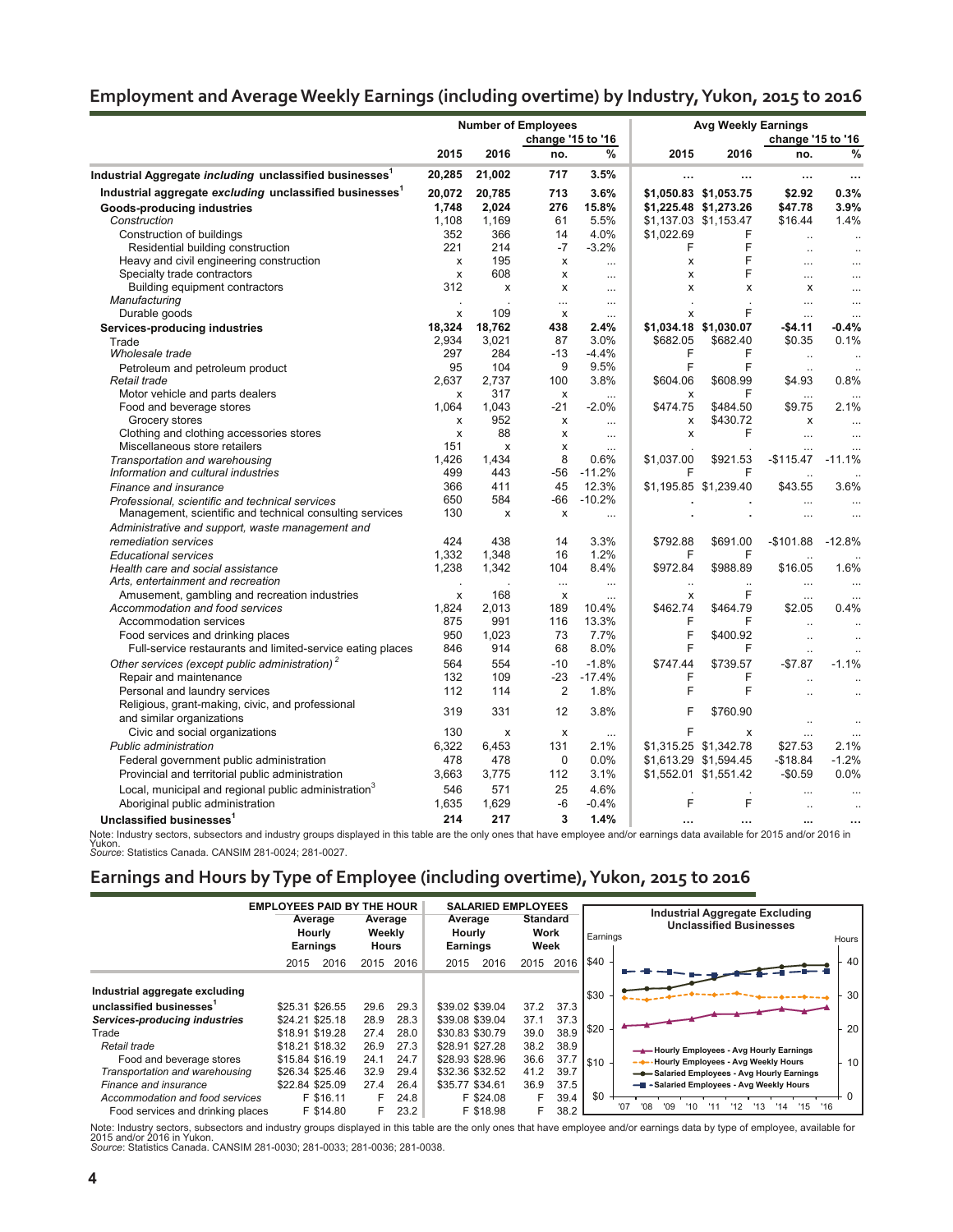### **Employment by Top Yukon Industry Employment Sectors, Yukon, 2007 to 2016**



• Of the North American Industry Classification System (NAICS) sectors used in the SEPH data analysis, data for the number of employees in 2016 were available for 14 sectors in Yukon. Seven sectors employed over 1,000 employees: *Public administration* (6,453 employees); *Retailtrade* (2,737); *Accommodation and food services* (2,013); *Transportation and warehousing* (1,434); *Educational services* (1,348); *Health care and social assistance* (1,342); and *Construction* (1,169). Collectively they represented 79.4% of all classified businesses' employees in the territory.

• The *Public administration* sector (including federal, territorial, municipal and Aboriginal governments) remained the largest employer in 2016, with 6,453 employees, or 31.0%, of all classified businesses' employees.

• Of the remaining top industry employers: the *Retail trade* sector represented 13.2% of all classified businesses' employees; *Accommodation and food services*, 9.7%; *Transportation and warehousing*, 6.9%; *Educational services,* 6.5%; *Health care and social assistance*, 6.5%; and *Construction*, 5.6%.

#### **Yukon, 2007 to 2016 \$1,400 Yukon Canada \$1,200 \$1,000 \$800 \$600 \$400 \$200 Public administration** | Retail trade | Accom & food services 1 3 3 3 3 3 3 3 3 3 <u> I de la la la la la</u> l <u>is se se se s</u> **\$0** 91. 51. 41. 51. 51. 51. 61. 91. 69. 60. 10. 91. 51. 42. 51. 72. 73. 91. 99. 99. 79. 79. 91.08.09.10.12.12.13.14.10.10 Note: No earnings data are available for *Educational Services* for the period 2006 through 2106. **\$1,400 Yukon Canada \$1,200 \$1,000 \$800 \$600 \$400**

<u> I se se se se se se</u>

91. 51. 41. 51. 72. 73. 91. 90. 90. 70.

**Health & social assist Construction**

**x x x x x**

2010 2011 2012 2012 2012 2013 2014

**\$0 \$200**

**Transportation & ware x**

91, 81, 41, 81, 71, 11, 19, 19, 80, 80, 10,

# **Earnings of Top Industry Employment Sectors,**

**Average Weekly Earnings Data by Top Yukon Industry Employment Sectors, Yukon, 2007 to 2016**

• In 2016, average weekly earnings data were available for 9 industry sectors in Yukon. The data included six of the seven top Yukon industry sectors with over 1,000 employees.

• Excluding unclassified businesses, but including overtime, the *Public administration* sector had the highest average weekly earnings in Yukon (\$1,342.78). Compared to Canada's earnings (\$1,232.49), Yukon's earnings were \$110.29, or 8.9%, higher in 2016.

*• Accommodation and food services* (\$464.79) had the lowest average weekly earnings in Yukon, followed by *Retail trade* (\$608.99).

• Comparing average weekly earnings of the top Yukon industry sectors to the same sectors for Canada, Yukon's earnings were higher than Canada's in all sectors with the exceptions of *Transportation and warehousing,* and *Construction*.

*Source*: Statistics Canada. CANSIM 281-0027.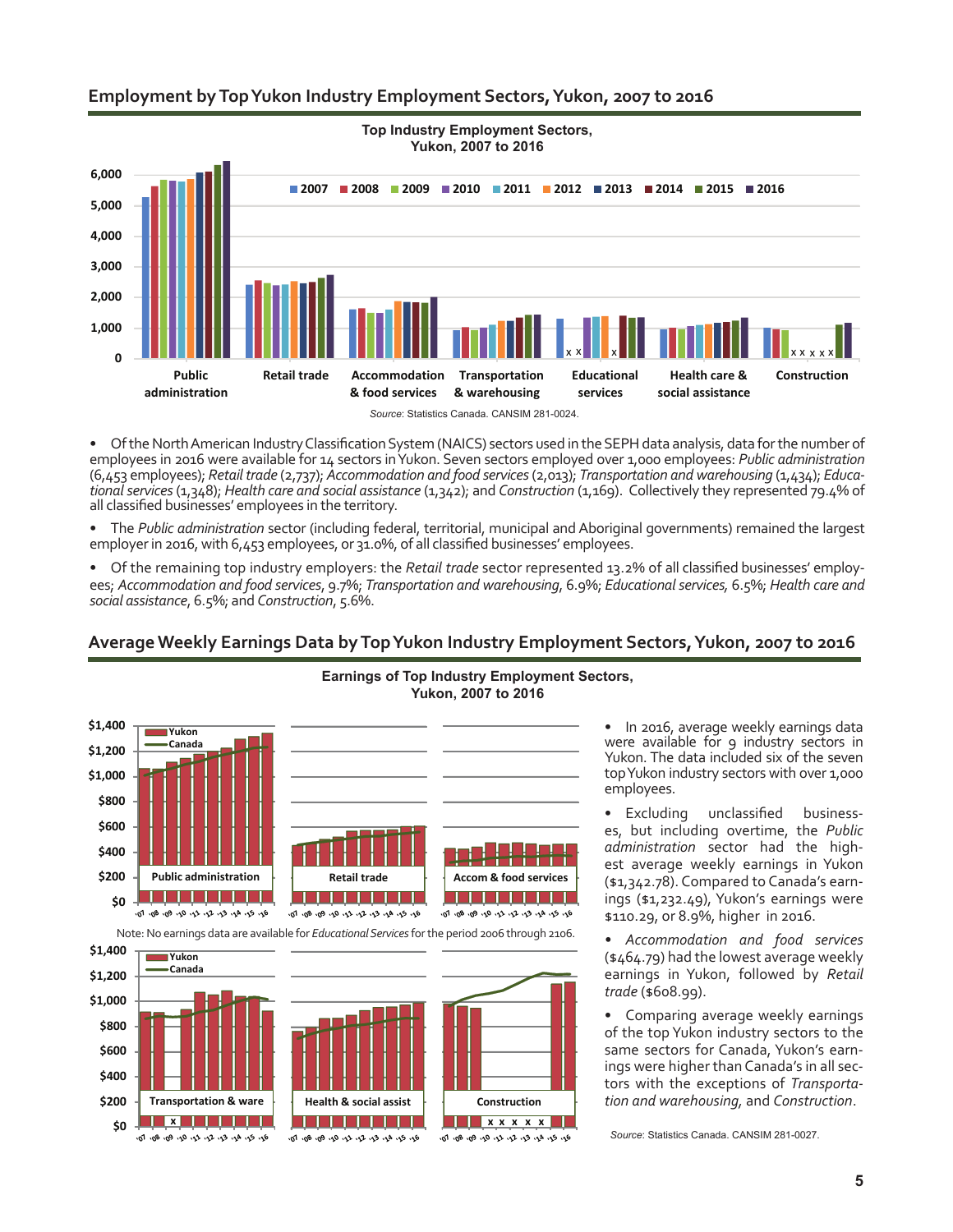#### **Employment and Earnings (including overtime) for Public Administration Sector, Yukon, 2007 to 2016**



#### **Employment within Public Administration Sector, Yukon, 2007 to 2016**

• In 2016, the top employer in Yukon was the *Public administration* sector with 6,453 employees. The highest subsector was the *Provincial/Territorial public administration* with 3,775 employees representing 58.5% of public administration employment.

• Employment in the *Provincial/Territorial public administration* sector has increased almost steadily through the last ten years. Comparing 2016 to 2007, employment has increased by 650 positions, or 20.8%.

*Source*: Statistics Canada. CANSIM 281-0024.

#### **Earnings for Available Public Administration Subsectors, Canada and Yukon, 2007 to 2016**

• Average weekly earnings in 2016 in the *Provincial/Territorial public administration* sector in Yukon were \$195.16, or 14.4%, higher than that in Canada; earnings in the *Federal public administration* sector in Yukon in 2016 were \$128.16, or 8.7%, higher than that in Canada.

• Comparing 2016 to 2015, earnings in Yukon's *Provincial/Territorial public administration* sector decreased by \$0.59; comparing 2016 to 2007, earnings increased by \$385.59, or 33.1%.



*Source*: Statistics Canada. CANSIM 281-0027.

**Average Weekly Earnings (including overtime) for Public Administration Sector and Provincial/Territorial Public Administration Subsector, Canada, Provinces and Territories, 2016**



*Source*: Statistics Canada. CANSIM 281-0027.

• Yukon's average weekly earnings in the *Provinc Territorial public administration subsector (\$1,551..* ranked the third-highest in the country in 2016, f lowing the Northwest Territories (\$2,013.38) and N navut (\$1,680.13).

Yukon's average weekly earnings in the *Prov cial/Territorial public administration* subsector we \$461.96, or 22.9% lower than that of the Northw Territories (\$2,013.38), while, the earnings we  $$565.09$ , or  $$7.3\%$ , higher than that of Nova Scc  $($ \$986.33).

• In 2016, Yukon ranked the fourth-highest in average weekly earnings (including overtime) in the *Public administration* sector following the Northwest Territories (\$1,663.84), Nunavut (\$1,448.55) and Alberta (\$1,345.29).

• Yukon's average weekly earnings in the *Public administration* sector were \$321.06, or 19.3%, lower than that of the Northwest Territories (\$1,663.84), while the earnings were \$235.02, or 21.2%, higher than that of Nova Scotia (\$1,107.76).



*Source*: Statistics Canada. CANSIM 281-0027.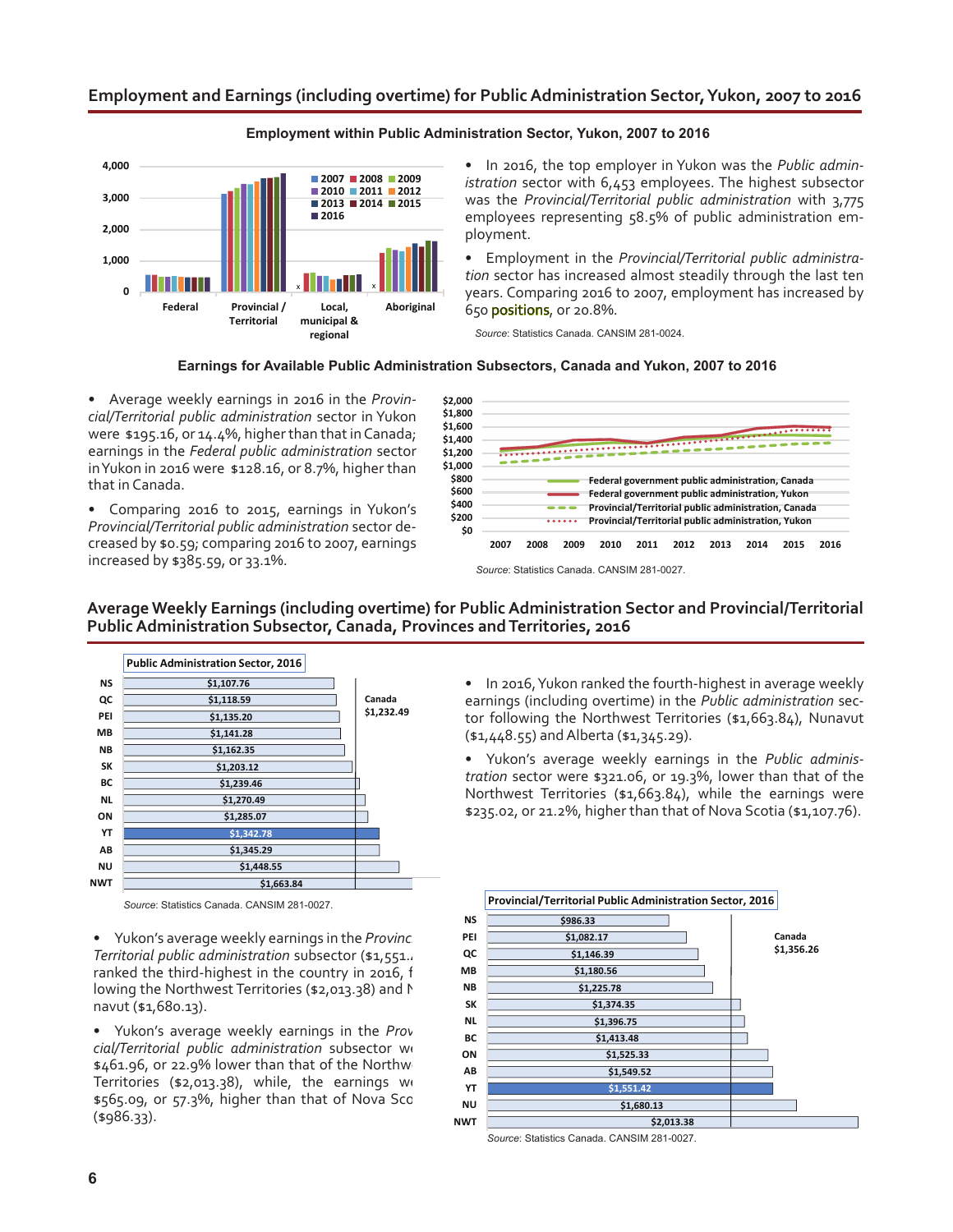#### **Employment and Earnings (including overtime) for Trade Sectors, Yukon, 2007 to 2016**



**Employment within Trade Aggregate, Yukon, 2007 to 2016**

• In 2016, the second-largest number of workers in Yukon were employed in Trade industries *(*3,021 employees). This total was comprised of 2,737 employees (90.6%) in the *Retail trade* sector and 284 employees (9.4%) in the *Wholesale trade* sector.

• While employment in the *Wholesale trade* sector has had little variance over the last ten years, the number of *Retail trade* sector employees has ranged from a low of 2,395 in 2010 to a high of 2,737 in 2016.

#### **Earnings for Trade Aggregate and Retail Trade Sector, Canada, Provinces and Territories, 2016**



• While Yukon's 2016 average weekly earnings (including overtime) in the Trade aggregate (\$682.40) ranked in the middle of all jurisdictions, compared to Canada, Yukon's earnings were 6.5% lower.

In 2016, Yukon's average weekly earnings in Trade industries were \$267.30, or 29.1%, lower compared to the Northwest Territories (\$917.40) and \$107.01, or 18.6%, higher than Nunavut (\$575.39).

• Yukon's *Retail trade* sector earnings ranked the third-highest (\$608.99) following the Northwest Territories (\$692.55) and Alberta (\$612.58).



*Source*: Statistics Canada. CANSIM 281-0027. *Source*: Statistics Canada. CANSIM 281-0027.

• Average weekly earnings in Yukon's *Retail Trade* sector (\$608.99) were \$444.76, or 42.2%, lower than the Yukon's overall average earnings of \$1,053.75 in 2016.

### **Employment and Earnings (including overtime) for Accommodation and Food Services Sector, Yukon, 2007 to 2016**





• In 2016, *the Accommodation and food services* sector was the third-largest employer in Yukon (2,013 employees). This total was comprised of 991 employees (49.2%) in the *Accommodation services* subsector and 1,023 employees (50.8%) in the *Food services and drinking places*  subsector.

• Comparing 2016 to 2007, employment in the *Accommodation services* subsector has decreased by 1 employee, or 0.1%, while the *Food services and drinking places* subsector has increased by 404 employees, or 65.3%.

#### **Earnings for Accommodation and Food Services Sector, Canada, Provinces and Territories, 2016**

• The *Accommodation and food services* sector had the lowest average weekly earnings (\$464.79) of any industry sector in Yukon in 2016 (for which data were available).

• In 2016, employees in the A*ccommodation and food services* sector earned \$588.96, or 55.9%, less than the Yukon's overall average earnings (\$1,053.75) per week.

• In 2016, Yukon's average weekly earnings in the *Accommodation and food services* sector were \$126.74, or 21.4%, lower than earnings in Nunavut (\$591.53) and \$129.40, or 38.6%, higher than earnings in Manitoba (\$335.39).